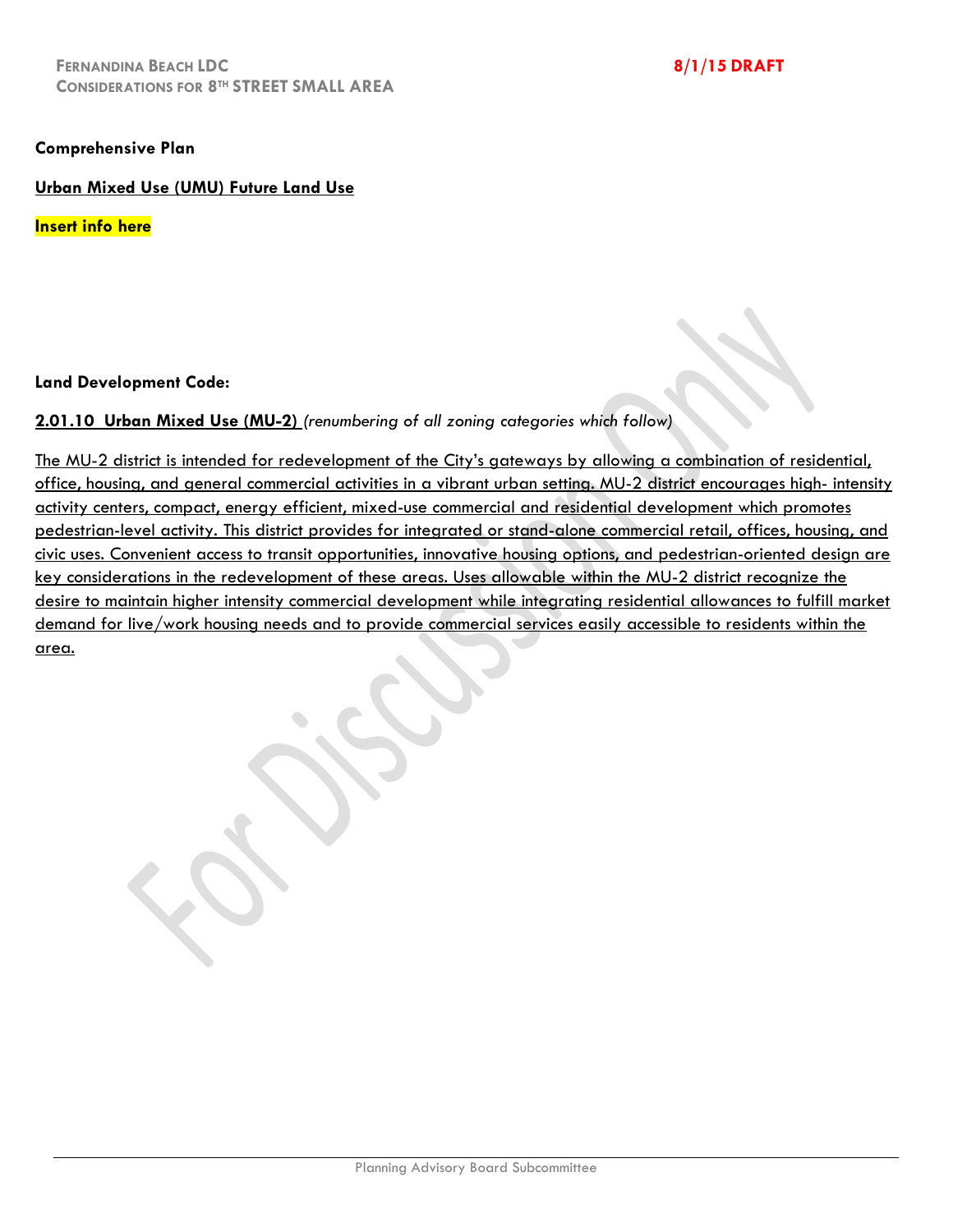$\overline{a}$ 

## **4.01.00 DENSITY AND HOUSING STANDARDS**

**4.01.01 Density and Housing Types**

# **Table 4.01.01. Density and Housing Types in Base Zoning Districts.**

|                        | <b>Maximum Gross Density</b>                                                                       |                                                                                                                                                     |
|------------------------|----------------------------------------------------------------------------------------------------|-----------------------------------------------------------------------------------------------------------------------------------------------------|
| <b>Zoning District</b> | (dwelling units per acre)                                                                          | <b>Permissible Housing Types</b>                                                                                                                    |
| <b>RE</b>              | 1.0                                                                                                | Single-family detached                                                                                                                              |
| $R1-G$                 | 4.0                                                                                                | Single-family detached                                                                                                                              |
| $R - 1$                | 4.0                                                                                                | Single-family detached                                                                                                                              |
| <b>RLM</b>             | 6.0                                                                                                | Single-family detached                                                                                                                              |
| $R-2$                  | 8.0                                                                                                | Single-family detached<br>Duplex structures<br>Triplex structures<br>Townhouses                                                                     |
| $R - 3$                | 10.0                                                                                               | Single-family detached<br>Duplex structures<br><b>Triplex structures</b><br>Townhouses<br>Multi-family structures with 4 or<br>more units           |
| $OT-1$                 | 10.0                                                                                               | Single-family detached                                                                                                                              |
| $OT-2$                 | 10.0                                                                                               | Single-family detached                                                                                                                              |
| $MU-1$                 | 8.0                                                                                                | Single-family detached<br>Duplex structures<br>Triplex structures<br>Townhouses<br>Mixed Use (in progress)                                          |
| $MU-2$                 | 10.0<br><b><i><u>*Footnote: 8<sup>th</sup> Street Small</u></i></b><br><u> Area Overlay = 18.0</u> | Single-family detached<br>Duplex structures<br><b>Triplex structures</b><br><b>Townhouses</b><br><b>Multi-family Structures</b><br><b>Mixed Use</b> |
| $C-1$                  |                                                                                                    | Prohibited                                                                                                                                          |
| $C-2$                  |                                                                                                    | Prohibited                                                                                                                                          |
| $C-3$                  | 8.0                                                                                                | Single-family detached<br>Multi-family structures or mixed use                                                                                      |
| $  -  $                |                                                                                                    | Not permitted as a principal use <sup>1</sup>                                                                                                       |
| $I - A$                |                                                                                                    | Not permitted as a principal use <sup>1</sup>                                                                                                       |
| $I-W$                  |                                                                                                    | Not permitted as a principal use <sup>1</sup>                                                                                                       |
| $W-1$                  | 2.0<br>with bonus potential to 4.0                                                                 | Single-family within mixed use                                                                                                                      |
| $PI-1$                 |                                                                                                    | Not permitted as a principal use <sup>1</sup>                                                                                                       |
| <b>CON</b>             |                                                                                                    | Not permitted as a principal use <sup>1</sup>                                                                                                       |
| <b>REC</b>             |                                                                                                    | Prohibited                                                                                                                                          |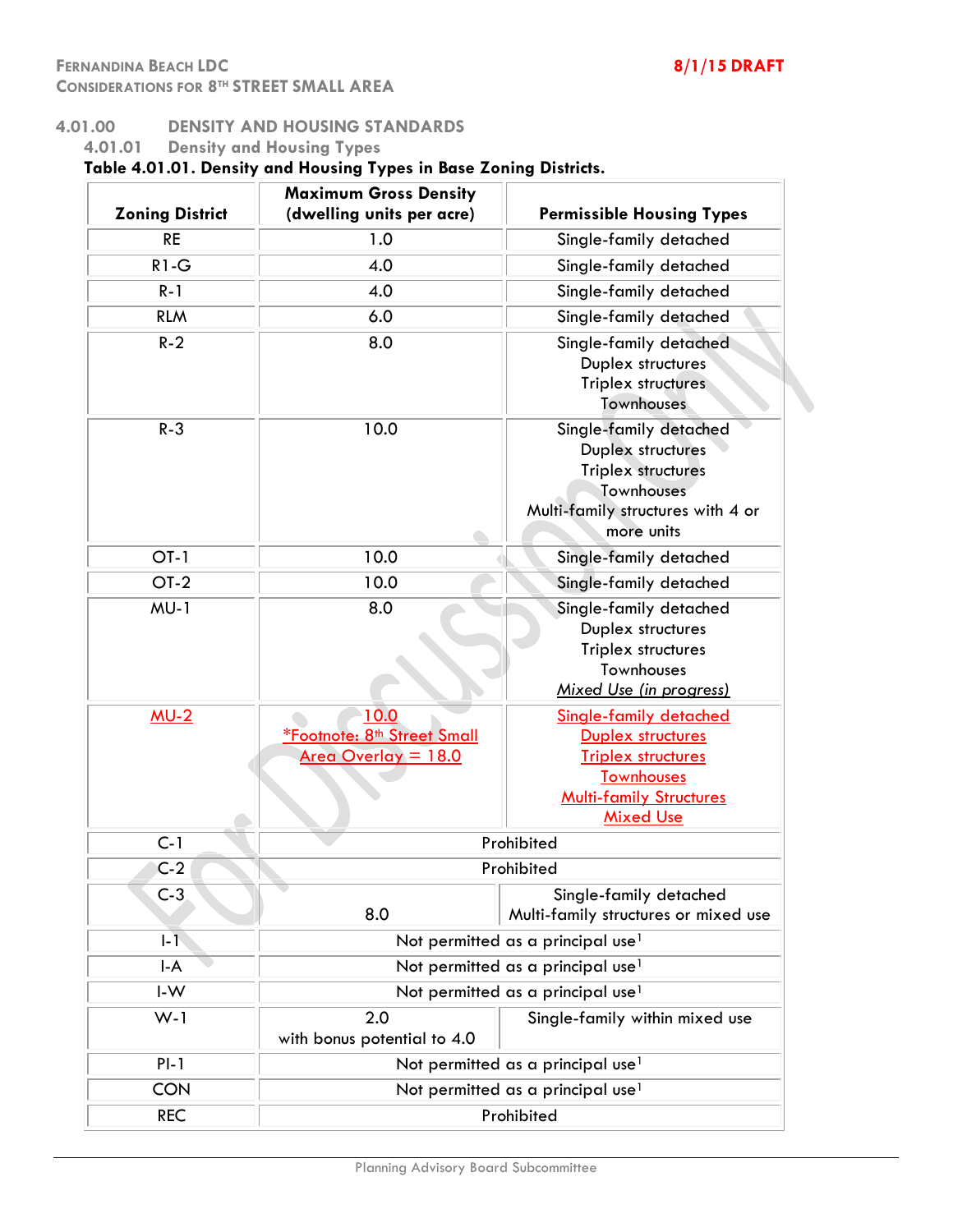| Zoning<br><b>District</b>      | adic 4.02.01 (9). Design bianuarus for Edis<br>Minimum Lot Width<br>(f <sub>1</sub> ) | Maximum Impervious<br><b>Surface Ratio for Lots</b><br>(%) | <b>Maximum Floor</b><br><b>Area Ratio for Lots</b><br>(%)<br>(Note 1) |
|--------------------------------|---------------------------------------------------------------------------------------|------------------------------------------------------------|-----------------------------------------------------------------------|
| <b>RE</b>                      | 100                                                                                   | 75                                                         | 50                                                                    |
| $R1-G$                         | 75                                                                                    | 75                                                         | 50                                                                    |
| $R-1$                          | 50 or 75<br>Note 2                                                                    | 75                                                         | 50                                                                    |
| <b>RLM</b>                     | 50                                                                                    | 75                                                         | 50                                                                    |
| $R-2$                          | 50<br>Note 4                                                                          | 75                                                         | 50                                                                    |
| $R-3$                          | 50                                                                                    | 75                                                         | 50                                                                    |
| $OT-1$                         | 46.5                                                                                  | Note 7                                                     | 50                                                                    |
| $OT-2$                         | 46.5                                                                                  | Note 7                                                     | 50                                                                    |
| $MU-1$                         | 50                                                                                    | 75                                                         | 50                                                                    |
| $MU-2$                         | 50                                                                                    | 75<br>Note <sub>3</sub>                                    | 200                                                                   |
| $\overline{C-1}$               | $\overline{50}$                                                                       | 75                                                         | $\overline{50}$<br>o)<br>Note 6                                       |
| $C-2$                          | $\overline{50}$                                                                       | $\overline{75}$                                            | 50                                                                    |
| $C-3$                          | 25                                                                                    | 75<br>Note <sub>3</sub>                                    | 200                                                                   |
| $I-1$                          | 75                                                                                    | 75                                                         | 50                                                                    |
| $\mathsf{I}\text{-}\mathsf{A}$ | 75                                                                                    | 75                                                         | 50                                                                    |
| $\mathsf{I}\text{-}\mathsf{W}$ | 75                                                                                    | 75                                                         | 75                                                                    |
| $W-1$                          | 25                                                                                    | 75                                                         | 75                                                                    |
| $PI-1$                         | 50                                                                                    | 75<br>Note 5                                               | 50                                                                    |
| <b>CON</b>                     | <b>NA</b>                                                                             | $\sqrt{5}$                                                 | <b>NA</b>                                                             |
| <b>REC</b>                     | <b>NA</b>                                                                             | 75                                                         | <b>NA</b>                                                             |

## **Table 4.02.01(J). Design Standards for Lots**

Notes: 1. For RE, R-1, R-2, R-3, OT-1, and OT-2, the FAR standard applies to any permissible commercial uses.

2. The minimum lot width for lots platted prior to the effective date of this LDC is fifty (50) feet. The minimum lot width for lots platted on or after the effective date of this LDC is seventy-five (75) feet.

3. The maximum impervious surface ratio within the "Central Business District" and Urban Mixed Use land use categories, as depicted on the Future Land Use Map, may be 1.00 where the application is for redevelopment of a lot that is developed with 100% impervious surface. Where the application is for new development of a vacant lot, the maximum impervious surface on the lot may be 100% where stormwater facilities are available and have sufficient capacity to accept the runoff from the lot.

**Do we want this to apply in all MU-2 or just the 8th Street Overlay?**

4. Development is permissible on lots which were platted before the effective date of this LDC and have a minimum width of twenty-five (25) feet.

5. Proposed development on lots within the "Recreation" land use, as depicted on the Future Land Use Map shall not exceed 0.25 impervious surface ratio.

6. Lots located within 800 feet of the Mean High Water Mark of the Atlantic Ocean shall be permitted a maximum FAR of 1.50, as long as the FAR for all General Commercial lots in the City, combined, does not exceed an overall FAR of 0.50.

7. Refer to Section 4.02.07 of this Chapter for maximum lot coverage.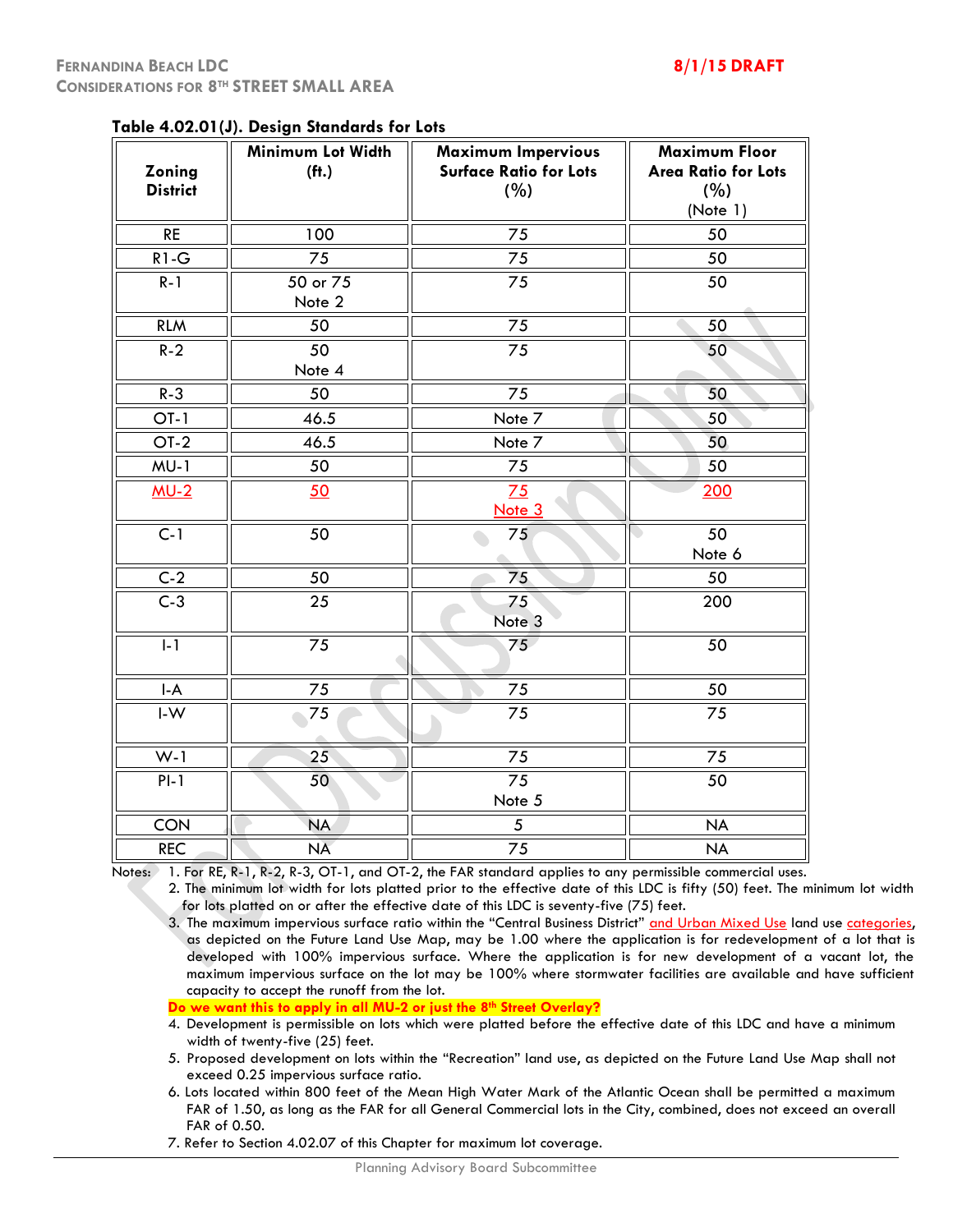|                                  |                                                          |                                   | <b>Minimum Setback</b>                        |                                      |                                                                                  |
|----------------------------------|----------------------------------------------------------|-----------------------------------|-----------------------------------------------|--------------------------------------|----------------------------------------------------------------------------------|
| <b>Zoning</b><br><b>District</b> | Maximum<br><b>Building Height</b><br>$(f1)$ <sup>1</sup> | <b>Front</b><br>(f <sub>t</sub> ) | Side <sup>2</sup>                             | Rear<br>(f <sub>t</sub> )            | <b>Corner Lot</b><br>(side abutting<br>street)<br>(f <sup>1</sup> ) <sup>3</sup> |
| <b>RE</b>                        | 35                                                       | 25                                | 10% of lot width                              | 25                                   | 15                                                                               |
| $R1-G$                           | 35                                                       | 25                                | 10% of lot width                              | 25,50<br>feet for<br>fairway<br>lots | 15                                                                               |
| $R - 1$                          | 35                                                       | 25                                | 10% of lot width                              | 25                                   | 15                                                                               |
| <b>RLM</b>                       | 35                                                       | 25                                | 10% of lot width                              | 25                                   | 15                                                                               |
| $R - 2$                          | 35                                                       | 25                                | $10\%$ of lot width                           | 20                                   | 15                                                                               |
| $R - 3$                          | 45                                                       | 25                                | 10% of lot width                              | 20                                   | 15                                                                               |
| $OT-1$                           | 35                                                       |                                   | See specific standards in Section 8.01.01.02. |                                      |                                                                                  |
| $OT-2$                           | 35                                                       |                                   | See specific standards in Section 8.01.01.02. |                                      |                                                                                  |
| $MU-1$                           | 35                                                       | None                              | None                                          | 10                                   | 10                                                                               |
| <b>MU-2<sup>6</sup></b>          | 45                                                       | <b>None</b>                       | None                                          | 10                                   | 10                                                                               |
| $C-1$                            | 45                                                       | None                              | None <sup>4</sup>                             | 10                                   | 10                                                                               |
| $C-2$                            | 45                                                       | None                              | None                                          | None                                 | None                                                                             |
| $C-3$                            | 45                                                       | None                              | None                                          | None                                 | None                                                                             |
| $I - 1$                          | 455                                                      | None                              | None                                          | None                                 | None                                                                             |
| $I-A$                            | 45                                                       | None                              | None                                          | None                                 | None                                                                             |
| $I-W$                            | 35                                                       | None                              | None                                          | None                                 | None                                                                             |
| $W-1$                            |                                                          |                                   | See specific standards in Section 4.03.03.    |                                      |                                                                                  |
| $PI-1$                           | 45                                                       | 25                                | 10                                            | 10                                   | 10                                                                               |
| <b>CON</b>                       | 25                                                       | None                              | None                                          | None                                 | None                                                                             |
| <b>REC</b>                       | 25                                                       | None                              | None                                          | None                                 | None                                                                             |

1. A building on any lot within 800 feet of the mean high water line of the Atlantic Ocean shall not exceed thirty-five (35) feet in height.

2. Each side yard setback shall be increased by one-half (½) foot for each one (1) foot, or fraction thereof, of building heights above twenty-five (25) feet.

3. Buildings shall not encroach into the required clear visibility triangle at intersections, as set forth in Section 7.01.08.

4. Where access is provided from an alley or public street to the rear of the principal building, no side yard setback is required. Where such access is not available, one (1) side yard shall be a minimum of ten (10) feet. Any other side yard shall have a minimum side yard setback of zero (0) feet.

5. Rayonier and Smurfit Stone are exempt from the height regulation for Mill operations.

6. See Section 4.03.03 for setback standards in the 8<sup>th</sup> Street Small Area Overlay.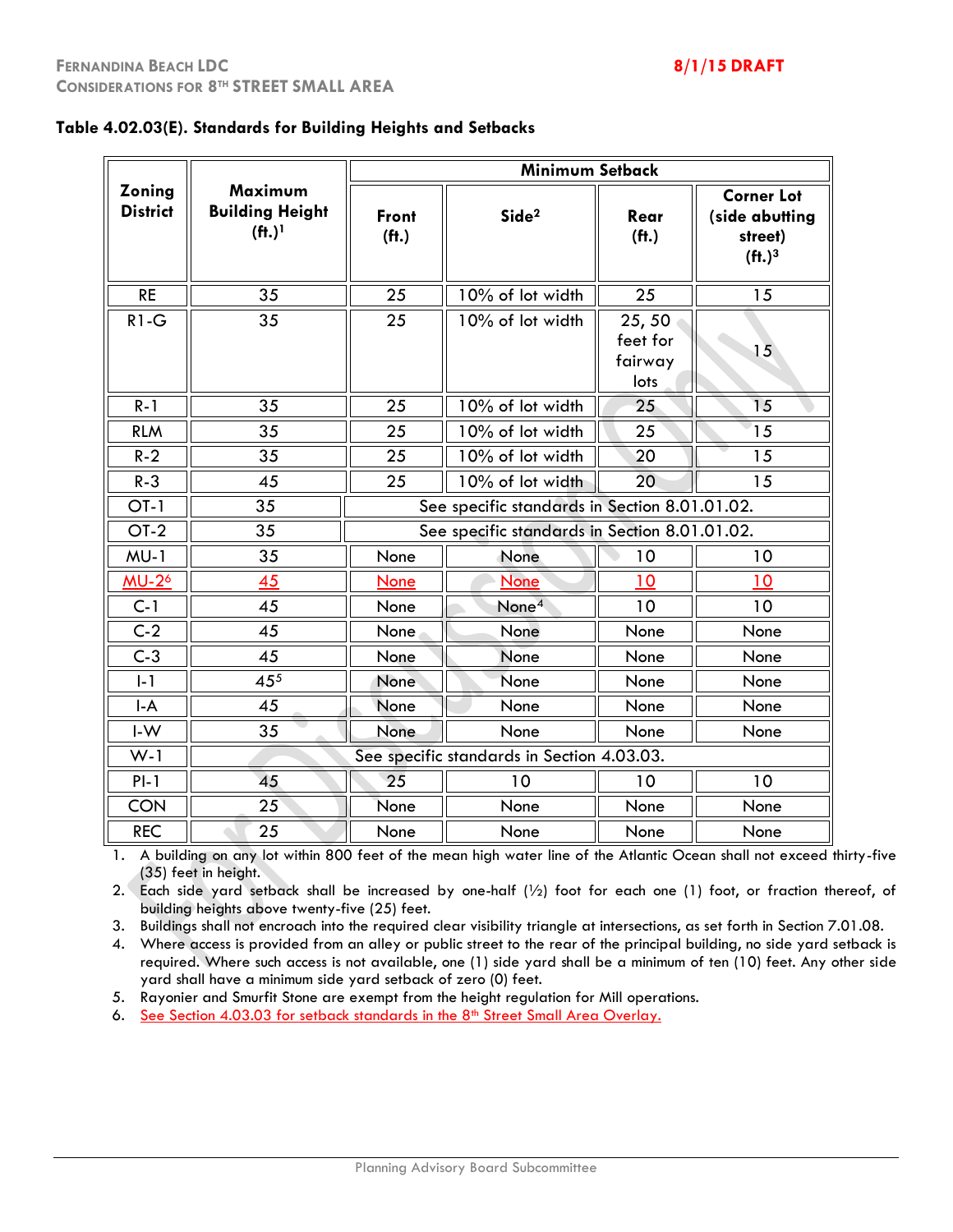## Landscape Requirements NEW SECTION 4.05.06 (Non-Residential **and Mixed U**se Development)

- A. Minimum Landscaped Area (current policy 4.05.04 (D)) At least 20% of the total gross land area of a development shall be landscaped except within the Central Business District (CBD)/ C-3 zoned properties **and the Urban Mixed Use (UMU)/ MU-2 zoned** properties where a minimum of 10% of the total gross land area shall be landscaped. Minimum landscaped areas requirements may be achieved through use of planters and roof top gardens or plantings within stormwater improvements in all zoning districts.
- B. Six (6) foot setback with easements for pedestrian/landscape improvements

## **Section 4.03.03 Standards for Development in the 8th Street Small Area Overlay**

A. Purpose

It is the purpose of the  $8<sup>th</sup>$  Street Small Area overlay district to provide flexible land use and design while retaining to the City the authority to establish limitations and regulations thereon for the benefit of the public health, welfare, and safety. The 8<sup>th</sup> Street Small Area overlay district is intended to promote the  $8<sup>th</sup>$  Street corridor and adjacent areas as a thriving gateway to the historic downtown of Fernandina Beach through economical and efficient land use, an improved level of amenities, residential density through a variety of housing types, and a better compact, urban environment.

B. The 8<sup>th</sup> Street Small Area Overlay is depicted on the following map:



Planning Advisory Board Subcommittee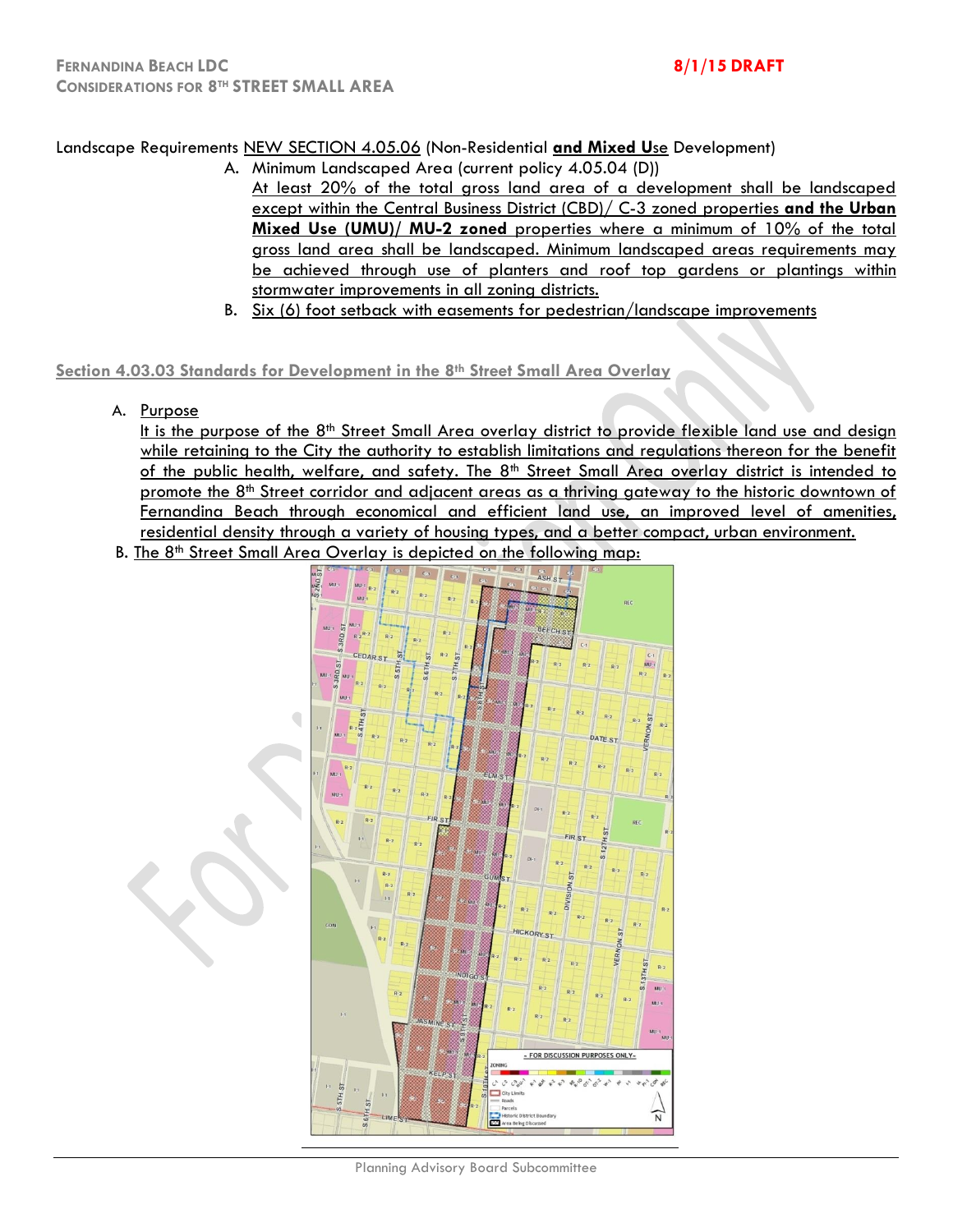## B. The 8<sup>th</sup> Street Small Area Overlay shall have the following characteristics:

- 1. Compact, urban development;
- 2. Variety of residential and commercial types;
- 3. Bicycle and pedestrian amenities;
- 4. Unified pedestrian and landscape area along 8<sup>th</sup> Street frontage.
- C. The allowable density in the  $8<sup>th</sup>$  Street Small Area Overlay is a maximum of 18.0 units per acre.

D. The design standards for the 8<sup>th</sup> Street Small Area Overlay are as follows:

- 1. On the portion of the property fronting  $8<sup>th</sup>$  Street, there is a required six (6) foot pedestrian/landscaping access area. This is to be measured from the property line going back six (6) feet. Buildings or building components may encroach into this space starting at the second story, with necessary structural components on the first story, provided an open pedestrian/landscape space is maintained.
- 2. The setbacks for the remaining sides of the property are zero (0) feet.
- 3. Fencing allowances are: >>>>>>>>>> Require certain type of fencing, or fencing to be screened with landscaping?
- 4. Any specific landscaping requirements? >>>>>>>>>>>>>>
- 5. Bike/ped requirements? >>>>>>>>>>>>>>>>>>>>>>
- 6. Preferred entry on E-W side streets or  $7<sup>th</sup>$  or  $9<sup>th</sup>$  Streets?

E. The signage requirements for the  $8<sup>th</sup>$  Street Small Area Overlay are as follows: (insert HD sign requirements)

F. Any unique parking or driveway standards?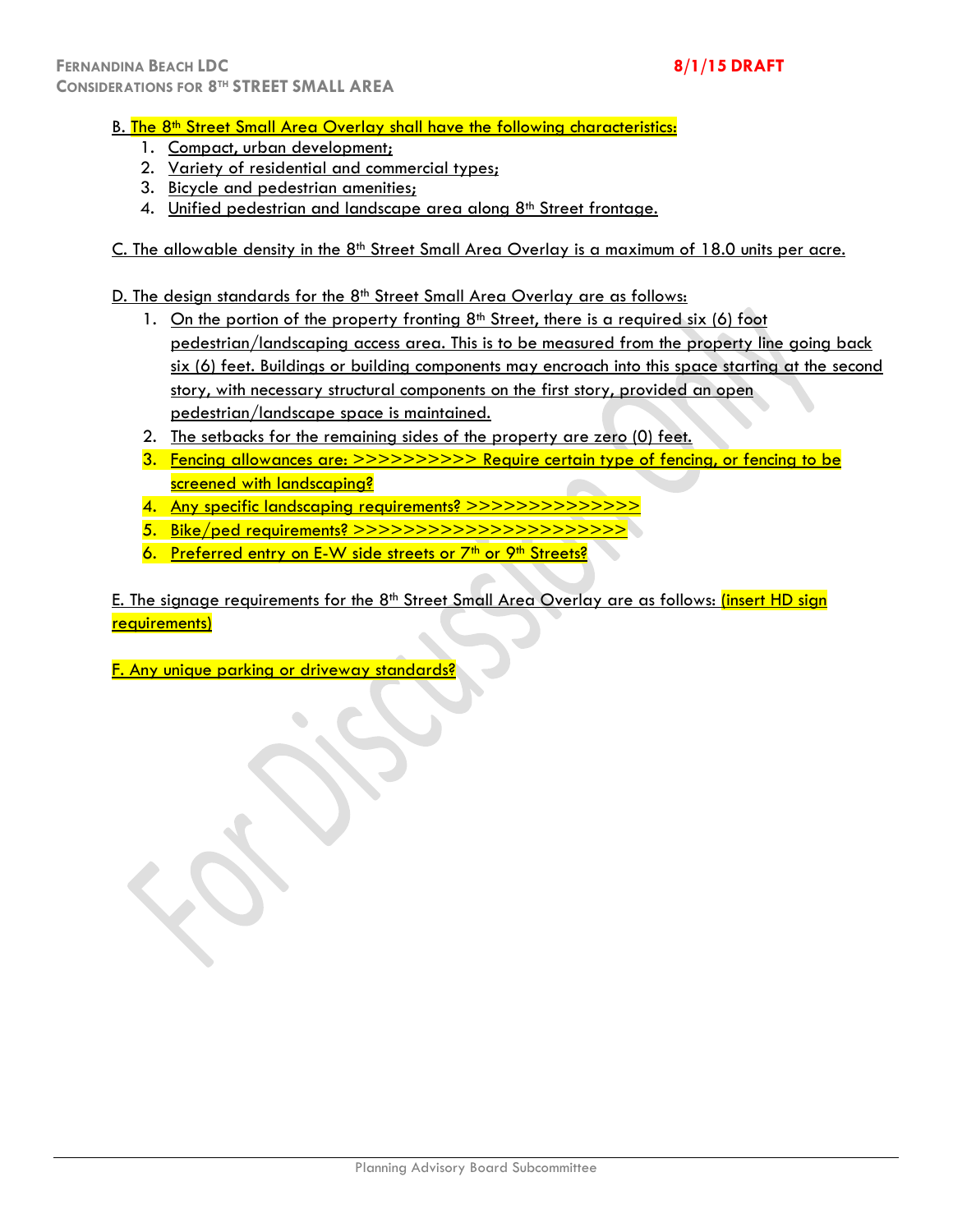## **2.03.02 Table of Land Uses**

## **Table 2.03.02. Table of Land Uses**

| P - Permissible<br>S-Permissible Subject to<br><b>Supplemental Standards</b><br><b>Blank-Prohibited</b> | R-E                     | <b>2-13</b>  | $\overline{a}$ | <b>RLM</b>   | $R-2$        | $R-3$        | $O[-1]$      | $\overline{O1-2}$ | $NU-1$       | <u>X-UM</u>             | $\overline{G}$ | $\mathfrak{L}$ | C3           | $\Rightarrow$ | $\mathbf{I}$ | $\sum$ | $\overline{\mathsf{x}}$ | $\overline{=}$ | $\mathbf{S}^{\mathbf{C}}$ | <b>REC</b> |
|---------------------------------------------------------------------------------------------------------|-------------------------|--------------|----------------|--------------|--------------|--------------|--------------|-------------------|--------------|-------------------------|----------------|----------------|--------------|---------------|--------------|--------|-------------------------|----------------|---------------------------|------------|
| <b>Land Uses:</b>                                                                                       |                         |              |                |              |              |              |              |                   |              |                         |                |                |              |               |              |        |                         |                |                           |            |
| <b>Adult Entertainment</b>                                                                              |                         |              |                |              |              |              |              |                   |              |                         |                |                |              | S             |              |        |                         |                |                           |            |
| <b>Airports and Heliports</b>                                                                           |                         |              |                |              |              |              |              |                   |              |                         |                |                |              | P             | P            |        |                         |                |                           |            |
| Animal Hospital or Veterinary Clinic                                                                    |                         |              |                |              |              |              |              |                   |              | P                       |                | P              |              | P             | P            |        |                         |                |                           |            |
| <b>Asphalt or Concrete Plant</b>                                                                        |                         |              |                |              |              |              |              |                   |              |                         |                |                |              | $\mathsf{S}$  | $\mathsf{S}$ |        |                         |                |                           |            |
| Automobile Sales, New and Used                                                                          |                         |              |                |              |              |              |              |                   |              | $\overline{\mathbf{S}}$ |                | P              |              | P             | P            |        |                         |                |                           |            |
| Automobile Repair, Garage, Body Shop                                                                    |                         |              |                |              |              |              |              |                   |              | $\overline{\mathbf{S}}$ |                | P              |              | P             | P            |        |                         |                |                           |            |
| <b>Automotive Rental Agencies</b>                                                                       |                         |              |                |              |              |              |              |                   |              | $\overline{\mathbf{S}}$ |                | P              |              | P             | P            | P      | P                       |                |                           |            |
| <b>Bakery Plant</b>                                                                                     |                         |              |                |              |              |              |              |                   |              | $\overline{\mathbf{S}}$ |                |                |              | P             | P            |        |                         |                |                           |            |
| <b>Bed and Breakfast Inns</b>                                                                           |                         |              |                |              |              | S            |              | $\mathsf{S}$      | $\mathsf S$  | $\overline{\mathbf{S}}$ |                |                | $\mathsf{S}$ |               |              |        |                         |                |                           |            |
| <b>Book and Stationery Stores</b>                                                                       |                         |              |                |              |              |              |              | P                 | P            | P                       | P              | P              | P            | P             | P            |        | P                       |                |                           |            |
| <b>Bottling Plants</b>                                                                                  |                         |              |                |              |              |              |              |                   |              |                         |                |                |              | P             | P            |        |                         |                |                           |            |
| <b>Bulk Storage Yards</b>                                                                               |                         |              |                |              |              |              |              |                   |              |                         |                |                |              | P             | P            | P      |                         |                |                           |            |
| <b>Bus Terminals and Taxi Stations</b>                                                                  |                         |              |                |              |              |              |              |                   |              |                         |                | P              |              | P             | P            |        |                         |                |                           |            |
| Business Colleges; Commercial, Trade,<br>Vocational, and Arts Schools                                   |                         |              |                |              |              |              |              |                   |              | $\overline{\mathsf{P}}$ |                | P              | P            | P             | P            |        |                         | P              |                           |            |
| Business Services such as Copying,                                                                      |                         |              |                |              |              |              |              |                   |              |                         |                | P              |              |               |              |        |                         |                |                           |            |
| Mailing, or Printing                                                                                    |                         |              |                |              |              |              |              |                   |              | P                       | $\mathsf{S}$   |                | $\mathsf{S}$ | P             | P            |        |                         |                |                           |            |
| Cemeteries                                                                                              | $\overline{\mathsf{S}}$ | $\mathsf{S}$ | $\mathsf{S}$   | $\mathsf{S}$ | $\mathsf{S}$ | $\mathsf{S}$ | $\mathsf{S}$ | $\mathsf{S}$      | $\mathsf{S}$ |                         |                |                |              |               |              |        |                         | P              |                           |            |
| Clubs, Public or Private; Community and<br><b>Recreation Centers</b>                                    |                         |              | $\mathsf{S}$   | S            | $\mathsf{S}$ | S.           |              |                   | $\mathsf{S}$ | $\overline{\mathbf{P}}$ | P              | P              | P            | P             | P            |        | P                       | P              |                           |            |
| <b>Commercial Fishing Facilities</b>                                                                    |                         |              |                |              |              |              |              |                   |              |                         |                |                |              |               |              | P      | P                       |                |                           |            |
| Construction, Sales, and/or Maintenance<br>of Boats and Ships; Marine Supply                            |                         |              |                |              |              |              |              |                   |              |                         |                |                |              | P             | P            | P      | P                       |                |                           |            |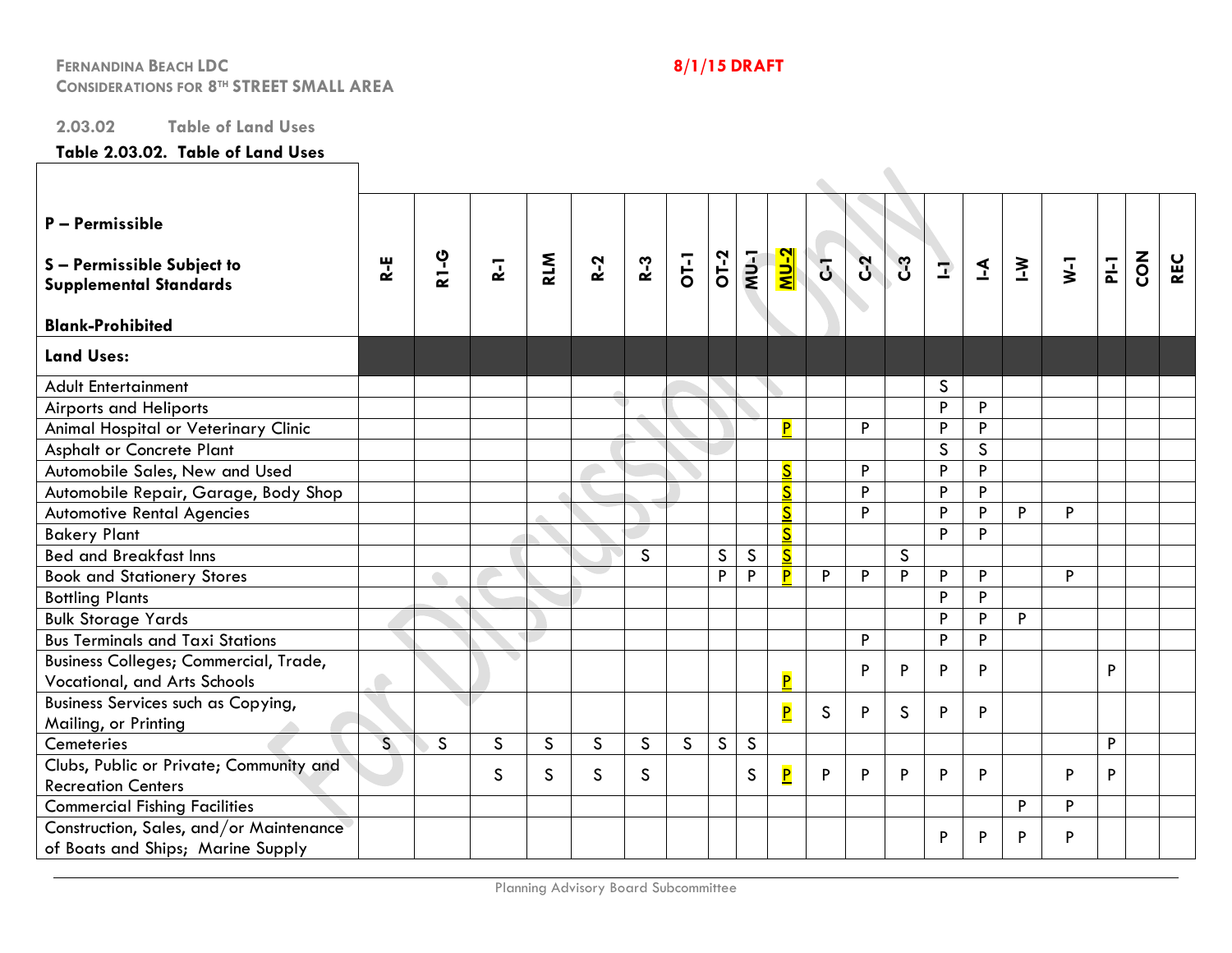**CONSIDERATIONS FOR 8TH STREET SMALL AREA**

# **FERNANDINA BEACH LDC 8/1/15 DRAFT**

| P - Permissible<br>S-Permissible Subject to<br><b>Supplemental Standards</b><br><b>Blank-Prohibited</b> | $R - E$ | <b>R1-G</b>        | $\overline{a}$ | <b>RLM</b>   | $R-2$        | $R-3$        | $\overline{C}$ | OT-2         | $MU-1$         | <u>NU-2</u>             | $\overline{5}$          | $C-2$        | ပိ           | $\overline{1}$ | $\mathbf{I}$ | $\geq$       | $\overline{\mathbf{y}}$ | $\frac{1}{2}$ | Z<br>O | <b>REC</b> |
|---------------------------------------------------------------------------------------------------------|---------|--------------------|----------------|--------------|--------------|--------------|----------------|--------------|----------------|-------------------------|-------------------------|--------------|--------------|----------------|--------------|--------------|-------------------------|---------------|--------|------------|
| Craft Distillery, Small Scale Brewery or<br>Winery                                                      |         |                    |                |              |              |              |                |              | $\overline{S}$ | Þ                       | $\mathsf{S}$            | $\mathsf{S}$ | $\mathsf{S}$ | P              | P            | P            |                         |               |        |            |
| Day Care Center                                                                                         |         |                    |                |              |              |              |                |              | $\mathsf{S}$   | $\overline{\mathsf{P}}$ | $\overline{\mathsf{S}}$ | $\mathsf P$  | $\, {\sf P}$ |                |              |              |                         | P             |        |            |
| Distribution, Packing, and Shipping                                                                     |         |                    |                |              |              |              |                |              |                |                         |                         |              |              | P              | P            | P            | P                       |               |        |            |
| Dog Dining - Outdoors Only                                                                              |         |                    |                |              |              |              |                | $\mathsf{S}$ | $\mathsf{S}$   | $\overline{\mathbf{S}}$ | $\mathsf{S}$            | $\mathsf{S}$ | $\mathsf{S}$ | $\mathsf{S}$   | $\mathsf{S}$ | $\mathsf{S}$ | $\mathsf{S}$            |               |        |            |
| Drug Store or Pharmacy                                                                                  |         |                    |                |              |              |              |                |              | P              | $\overline{\mathsf{P}}$ | P                       | P            | $\mathsf{S}$ | P              | P            |              | P                       |               |        |            |
| Essential Public Services, such as<br><b>Transmission Lines and Lift Stations</b>                       | P       | P                  | P              | P            | P            | $\mathsf{P}$ | P              | P            | P              | $\overline{\mathbf{P}}$ | P                       | P            | P            | P              | P            | P            |                         | P             | P      | P          |
| Financial Institutions, Banks, and Credit<br>Unions                                                     |         |                    |                |              |              |              |                | P            | ${\sf P}$      | $\overline{\mathbf{P}}$ |                         | P            | P            | P              | P            |              |                         |               |        |            |
| Freight and Moving Establishments                                                                       |         |                    |                |              |              |              |                |              |                |                         |                         |              |              | P              | P            |              |                         |               |        |            |
| <b>Funeral Home and Mortuary</b>                                                                        |         |                    |                |              |              |              |                |              | P              |                         |                         | P            |              | P              | P            |              |                         |               |        |            |
| Gasoline Station, with or without a<br>Convenience Store                                                |         | $\curvearrowright$ |                |              |              |              |                |              |                | $\overline{\mathbf{S}}$ | P                       | P            |              | P              | P            | P            |                         |               |        |            |
| <b>Golf Course</b>                                                                                      |         | $\overline{P}$     |                |              |              |              |                |              |                |                         |                         |              |              | P              | P            |              |                         | P             |        | P          |
| Grocery Store                                                                                           |         |                    |                |              |              |              |                | P            | P              | P                       |                         | P            | P            | P              | P            |              | P                       |               |        |            |
| <b>Group Homes</b>                                                                                      | S       | S                  | $\mathsf{S}$   | $\mathsf{S}$ | $\mathsf{S}$ | $\mathsf S$  |                |              | $\mathsf S$    | $\overline{\mathbf{S}}$ |                         |              | $\mathsf{S}$ |                |              |              |                         |               |        |            |
| Government and Civic Buildings,<br>including Library and Museum                                         |         |                    |                |              |              |              |                |              | $\, {\sf P}$   | P                       |                         |              | P            |                |              |              |                         | P             |        |            |
| <b>Health Clubs and Gyms</b>                                                                            |         |                    |                |              |              |              |                |              |                | P                       |                         | P            | P            | P              | P            |              |                         |               |        |            |
| Hospital                                                                                                |         |                    |                |              |              |              |                |              |                |                         |                         |              |              |                |              |              |                         | $\mathsf{S}$  |        |            |
| <b>Junk and Salvage Yards</b>                                                                           |         |                    |                |              |              |              |                |              |                |                         |                         |              |              |                |              |              |                         |               |        |            |
| Laundry and Dry Cleaning, On-Site,                                                                      |         |                    |                |              |              |              |                |              |                |                         |                         | P            |              | P              | $\sf P$      |              |                         |               |        |            |
| including Self-Service Laundry                                                                          |         |                    |                |              |              |              |                |              |                | $\overline{\mathsf{S}}$ |                         |              |              |                |              |              |                         |               |        |            |
| Laundry and Dry Cleaning, Pick-Up Only                                                                  |         |                    |                |              |              |              |                | P            | P              | $\overline{\mathbf{S}}$ | $\, {\sf P}$            | P            |              |                |              |              |                         |               |        |            |
| Light Indoor Manufacturing Uses,<br>including Packaging and Fabricating                                 |         |                    |                |              |              |              |                |              |                |                         |                         |              |              | P              | P            |              |                         |               |        |            |
| Liquor Store, Lounge, and Bar (without                                                                  |         |                    |                |              |              |              |                |              | $\mathsf{S}$   |                         | $\mathsf{S}$            | P            | $\mathsf S$  | P              | P            |              | P                       |               |        |            |

Planning Advisory Board Subcommittee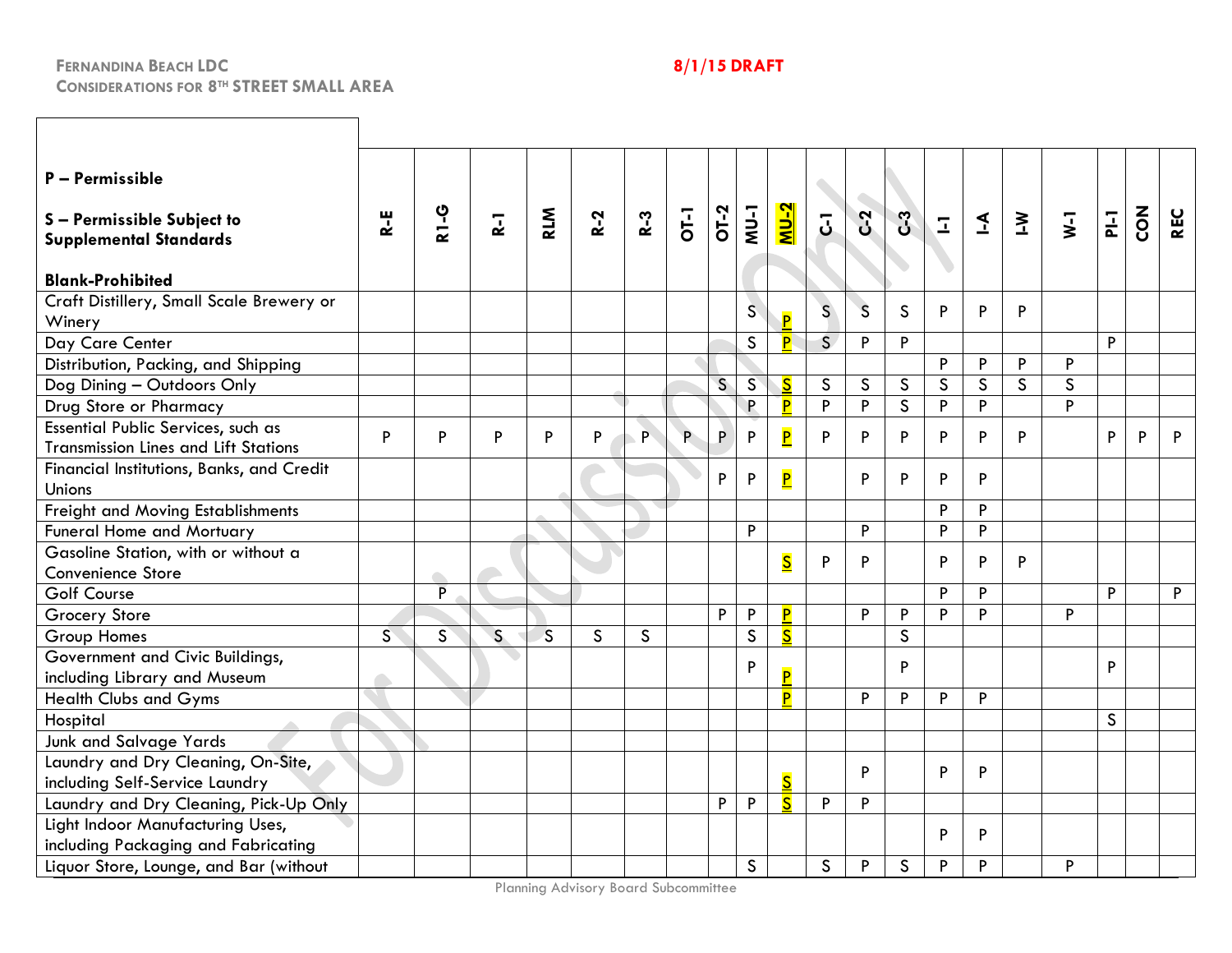| P - Permissible<br>S-Permissible Subject to<br><b>Supplemental Standards</b>                        | R-E          | <b>R1-G</b>              | $\overline{R}$ | <b>RLM</b>   | $R-2$        | $R-3$        | <b>OT-1</b>  |   | $\frac{1}{2}$ | <u>NU-2</u>             | $\overline{5}$ | $C-2$        | c <sub>3</sub> | $\overline{\mathbb{Z}}$ | $\leq$       | $\geq$       | $\overline{\mathbf{y}}$ | $\overline{P}$ | $\overline{c}$ | <b>REC</b>   |
|-----------------------------------------------------------------------------------------------------|--------------|--------------------------|----------------|--------------|--------------|--------------|--------------|---|---------------|-------------------------|----------------|--------------|----------------|-------------------------|--------------|--------------|-------------------------|----------------|----------------|--------------|
| <b>Blank-Prohibited</b>                                                                             |              |                          |                |              |              |              |              |   |               |                         |                |              |                |                         |              |              |                         |                |                |              |
| drive-through window)                                                                               |              |                          |                |              |              |              |              |   |               | P                       |                |              |                |                         |              |              |                         |                |                |              |
| <b>Lodging Accommodations</b>                                                                       |              |                          |                |              |              |              |              |   |               | $\overline{\mathsf{S}}$ | $\mathsf{S}$   | P            | P              |                         | $\mathsf{S}$ |              |                         |                |                |              |
| Lumber and Building Supply                                                                          |              |                          |                |              |              |              |              |   |               |                         |                | S            |                | P                       | $\mathsf{S}$ | P            |                         |                |                |              |
| Manufacturing and Heavy Industry                                                                    |              |                          |                |              |              |              |              |   |               |                         |                |              |                | P                       | P            |              |                         |                |                |              |
| Marina                                                                                              |              |                          |                |              |              |              |              |   |               |                         |                |              | $\mathsf{S}$   |                         |              | <sub>S</sub> | $\mathsf{S}$            | <sub>S</sub>   |                |              |
| Marine recreation, such as kayak or<br>boat rentals, sailing schools, etc.                          |              |                          |                |              |              |              |              |   |               | $\overline{\mathbf{P}}$ |                |              |                |                         |              | P            | P                       |                |                |              |
| Marine research and educational<br>facilities                                                       |              |                          |                |              |              |              |              |   |               | $\overline{\mathsf{P}}$ |                |              |                |                         |              | P            | P                       |                |                |              |
| <b>Medical and Dental Clinics</b>                                                                   |              |                          |                |              |              |              |              |   |               | P                       | P              | P            |                | P                       | P            |              |                         | P              |                |              |
| Mini-storage or Self-storage Facility                                                               |              |                          |                |              |              |              |              |   |               |                         |                | $\mathsf{S}$ |                | P                       | P            |              |                         |                |                |              |
| Music, Dancing, Photography, or Art                                                                 |              |                          |                |              |              |              |              |   |               |                         |                |              |                |                         |              |              |                         |                |                |              |
| Studios                                                                                             |              |                          |                |              |              |              |              | P | P             | $\overline{\mathbf{P}}$ |                | P            | P              | P                       | P            |              | P                       | P              |                |              |
| <b>Outside Sales</b>                                                                                |              | $\overline{\phantom{a}}$ |                |              |              |              |              |   |               | $\overline{\mathsf{s}}$ | $\mathsf{S}$   | $\mathsf{S}$ |                | $\mathsf{S}$            | $\mathsf{S}$ |              | $\mathsf{S}$            |                |                |              |
| <b>Parking Lots and Parking Garages</b>                                                             |              |                          |                |              |              |              |              |   |               | P                       |                | P            | P              | P                       | P            | P            |                         | P              |                |              |
| Parks, Public                                                                                       |              | P.                       |                |              |              |              |              |   |               | P                       |                |              |                |                         |              | P            | P                       | P              |                | P            |
| Parks, Private or with Stadium Style<br>Lighting                                                    |              |                          |                |              |              |              |              |   |               | $\overline{\mathsf{S}}$ |                |              |                |                         |              | <sub>S</sub> |                         | $\mathsf{S}$   |                | S            |
| Personal Services, such as<br>beauty/barber shops, tattoo parlor,<br>massage or acupuncture therapy |              |                          |                |              |              |              |              |   | P             | $\overline{\mathsf{P}}$ | P              | P            | P              | P                       | P            |              | P                       |                |                |              |
| Picnic Areas, Trails, and Nature Facilities                                                         | $\mathsf{S}$ | $\mathsf{S}$             | $\mathsf{S}$   | $\mathsf{S}$ | $\mathsf{S}$ | $\mathsf{S}$ | $\mathsf{S}$ | S | $\mathsf{S}$  | $\overline{\mathsf{S}}$ | $\mathsf{S}$   | $\mathsf{S}$ | S              | $\mathsf{S}$            | $\mathsf{S}$ | $\mathsf{S}$ | $\mathsf{S}$            | $\mathsf{S}$   | $\mathsf{S}$   | $\mathsf{S}$ |
| Piers, Docks, and Wharves                                                                           |              |                          |                |              |              |              |              |   |               |                         |                |              |                | P                       |              | P            | P                       |                |                | P            |
| <b>Professional Offices</b>                                                                         |              |                          |                |              |              |              |              | P | P             | P                       | P              | P            | P              | P                       | P            |              | P                       |                |                |              |
| <b>Public Recreation Buildings</b>                                                                  |              | P                        | P              | P            | P            | P            |              |   |               | P                       |                |              |                |                         |              | P            | P                       | P              |                | P            |
| Radio, Television, and Telecommunication<br>Towers                                                  |              |                          |                |              |              |              |              |   |               |                         |                |              |                | S                       | $\mathsf{S}$ | <sub>S</sub> |                         | $\mathsf{S}$   |                |              |
| Recreation, Outdoor Amusements, such as                                                             |              |                          |                |              |              |              |              |   |               |                         |                | $\mathsf{S}$ | S              |                         |              | S            | $\mathsf{S}$            | $\mathsf{S}$   |                | $\mathsf{S}$ |

Planning Advisory Board Subcommittee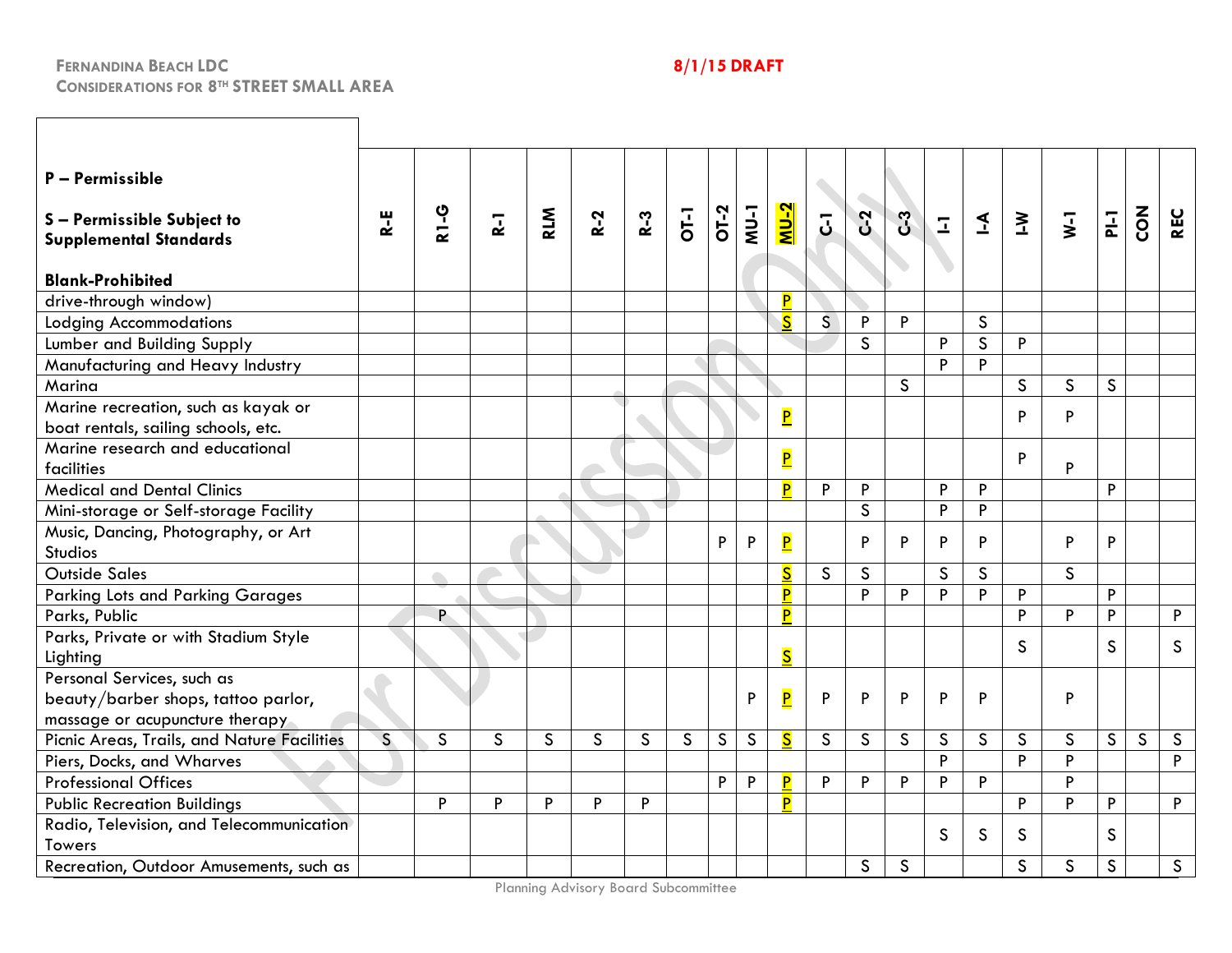| P - Permissible<br>S-Permissible Subject to<br><b>Supplemental Standards</b><br><b>Blank-Prohibited</b>             | $R - E$      | <b>R1-G</b>  | $\overline{R}$ | <b>RLM</b>         | $R-2$        | $R-3$        | $rac{1}{10}$ |   | <b>NU-1</b>    | <u>NU-2</u>             | $\overline{J}$ | $C-2$ | C <sub>3</sub> | $\overline{\mathbb{L}}$ | $\overline{\mathbf{r}}$ | $\geq$ | $\overline{\mathsf{v}}$ | $F_{-1}$     | $\sum_{i=1}^{n}$ | <b>REC</b>   |
|---------------------------------------------------------------------------------------------------------------------|--------------|--------------|----------------|--------------------|--------------|--------------|--------------|---|----------------|-------------------------|----------------|-------|----------------|-------------------------|-------------------------|--------|-------------------------|--------------|------------------|--------------|
| Miniature Golf or Fishing Piers, Excluding<br><b>Amusement Parks and Drive-in Theaters</b>                          |              |              |                |                    |              |              |              |   |                | $\overline{\mathbf{S}}$ |                |       |                |                         |                         |        |                         |              |                  |              |
| Recreation, Indoor Facilities, such as<br><b>Billiard Parlors, Bowling Alleys, Game</b><br>Rooms, and Skating Rinks |              |              |                |                    |              |              |              |   |                | $\overline{\mathbf{S}}$ |                | S     | $\mathsf{S}$   | S                       | S                       |        |                         | $\mathsf{S}$ |                  | <sub>S</sub> |
| <b>Railroad Facilities</b>                                                                                          |              |              |                |                    |              |              |              |   |                |                         |                |       |                | P                       |                         | P      | P                       |              |                  |              |
| <b>Religious Facilities</b>                                                                                         | $\mathsf{S}$ |              | S              | $\mathsf{S}$       | $\mathsf{S}$ | $\mathsf{S}$ | $\mathsf{S}$ | S | $\overline{S}$ | P                       | P              | P     | P              |                         |                         |        |                         |              |                  |              |
| <b>Research and Experimental Laboratories</b>                                                                       |              |              |                |                    |              |              |              |   |                |                         |                |       |                | P                       | P                       | P      |                         |              |                  |              |
| <b>Residential Uses:</b>                                                                                            |              |              |                |                    |              |              |              |   |                |                         |                |       |                |                         |                         |        |                         |              |                  |              |
| Single-Family                                                                                                       | P            |              | P              | $P \left( \right)$ | P            | P.           | P            | P | P              | $\overline{\mathbf{P}}$ |                |       | P              |                         |                         |        | P<br>Note 2             |              |                  |              |
| Two- and Three-Family                                                                                               |              |              |                |                    | P.           | P            |              |   | P              | $\overline{\mathbf{P}}$ |                |       | P              |                         |                         |        |                         |              |                  |              |
| Four- or More Family                                                                                                |              |              |                |                    |              | P.           |              |   |                | $\overline{\mathsf{s}}$ |                |       | P              |                         |                         |        |                         |              |                  |              |
| Group Residential (see Note 3)                                                                                      |              |              |                |                    |              | S            |              |   | $\mathsf{S}$   | $\overline{\mathbf{S}}$ |                |       | $\mathsf{S}$   |                         |                         |        |                         |              |                  |              |
| <b>Resort Rental</b>                                                                                                |              |              | Note 1         |                    | Note 1       | Þ            |              |   |                |                         |                |       |                |                         |                         |        |                         |              |                  |              |
| Restaurant, With or Without Drive-<br>Through Window                                                                |              |              |                |                    |              |              |              |   | P              | $\overline{\mathbf{P}}$ | P              | P     | P              | P                       | P                       | P      | P                       |              |                  |              |
| <b>Retail Stores</b>                                                                                                |              |              |                |                    |              |              |              | P | P              | P                       | P              | P     | P              | P                       | P                       |        | P                       |              |                  |              |
| Schools, Elementary, Junior, or Senior<br>High                                                                      | S            | $\mathsf{S}$ | S              | S                  | $\mathsf{S}$ | $\mathsf{S}$ |              |   | S              | P                       |                |       |                |                         |                         |        |                         | P            |                  |              |
| Scooter and Moped Rentals                                                                                           |              |              |                |                    |              |              |              |   |                | P                       | $\mathsf{S}$   | P     | $\mathsf{S}$   |                         |                         |        |                         |              |                  |              |
| Seasonal Sales *Note 4                                                                                              |              |              |                |                    |              |              |              |   | P              | P                       | P              | P     | P              | P                       | P                       | P      | P                       |              |                  |              |
| Small Equipment or Appliance Repair<br>Shops                                                                        |              |              |                |                    |              |              |              |   |                | P                       |                | P     | P              | P                       | P                       |        |                         |              |                  |              |
| Specialty Food Stores, such as Bakeries<br>or Ethnic Grocers                                                        |              |              |                |                    |              |              |              | P | P              | $\overline{\mathbf{P}}$ | P              | P     | P              | P                       | P                       |        | P                       |              |                  |              |
| Specialty and Gift Shops such as Art,<br>Antique, or Jewelry Shops, Books, or                                       |              |              |                |                    |              |              |              | P | P              | Þ                       | P              | P     | P              | P                       | P                       |        | P                       |              |                  |              |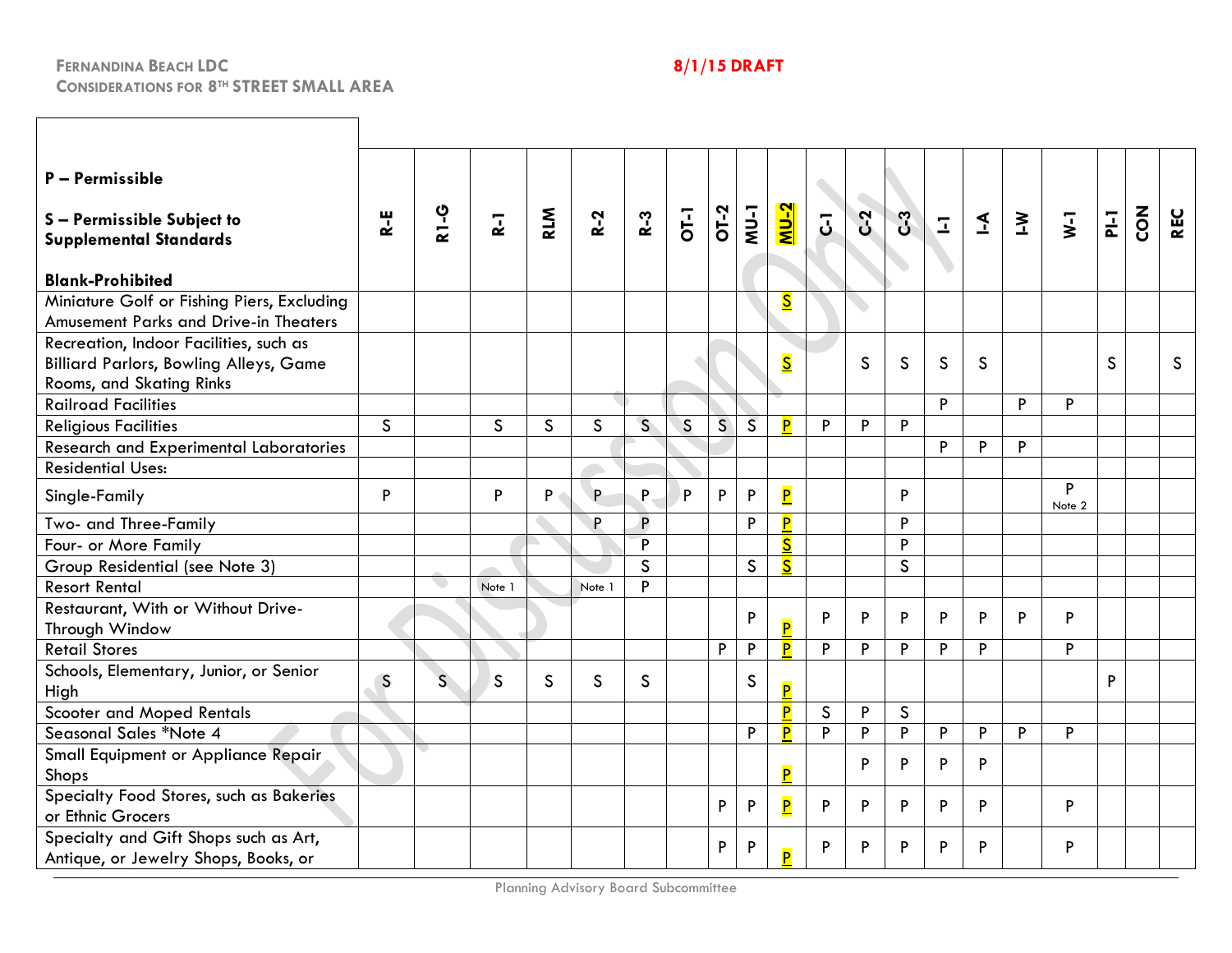| $P - Permissible$<br>S-Permissible Subject to<br><b>Supplemental Standards</b><br><b>Blank-Prohibited</b> | R-E | <b>2-18</b> | $\overline{a}$ | <b>RLM</b> | $R-2$ | $R-3$ | $\overline{O}$ | $rac{1}{2}$<br>$rac{1}{2}$ | $1$                     | $\overline{5}$ | C <sub>2</sub> | C <sub>3</sub> | $\overline{1}$ | $\blacktriangleleft$ | $\geq$ | $\overline{\mathbf{y}}$ | $F_{1}$ | $\mathsf{SO}^{\mathsf{K}}$ | <b>REC</b> |
|-----------------------------------------------------------------------------------------------------------|-----|-------------|----------------|------------|-------|-------|----------------|----------------------------|-------------------------|----------------|----------------|----------------|----------------|----------------------|--------|-------------------------|---------|----------------------------|------------|
| <b>Stationers</b>                                                                                         |     |             |                |            |       |       |                |                            |                         |                |                |                |                |                      |        |                         |         |                            |            |
| Terminals for Freight or Passengers, By<br>Ship                                                           |     |             |                |            |       |       |                |                            |                         |                |                |                | P              |                      | D      | P                       |         |                            |            |
| Theaters, Movie or Performing Arts                                                                        |     |             |                |            |       |       |                | P.                         | P                       |                | P              | P              | P              | P                    |        | P                       |         |                            |            |
| Trades and Repair Services such as<br>Electrical, Heating, and Air, Mechanical,<br>Painting, and Plumbing |     |             |                |            |       |       |                |                            | $\overline{\mathsf{P}}$ |                | S              |                | P              | P                    |        |                         |         |                            |            |
| Utility Facilities, such as Electric<br>Substations, Water and Wastewater<br><b>Treatment Plants</b>      |     |             |                |            |       |       |                |                            | $\overline{\mathsf{S}}$ |                |                | P              | P              | P                    | P      | P                       | P       |                            |            |
| Warehouse, not Including Mini-Storage                                                                     |     |             |                |            |       |       |                |                            |                         |                |                |                | P              | P                    | Þ      |                         |         |                            |            |
| <b>Welding or Sheet Metal Works</b>                                                                       |     |             |                |            |       |       |                |                            |                         |                |                |                | P              | P                    |        |                         |         |                            |            |
| <b>Wholesale Establishments</b>                                                                           |     |             |                |            |       |       |                |                            |                         |                |                |                | P              | P                    |        |                         |         |                            |            |

Notes:

1. Resort rentals in R-1 or R-2 zoning districts that existed prior to the effective date of Ordinance 2000-28 (October 3, 2000) may continue a legal non-conforming status as long as the resort rental permit has not expired for a period of greater than 180 days.

2. Properties that have obtained the WMU Future Land Use category are subject to the permitted uses in the W-1 column. Residential units are permitted above non-residential uses. Stand alone residential uses are prohibited.

3. Group Residential uses in existence prior to the adoption of Ordinance 2007-22 may continue a legal non-conforming status as long as a Group Residential Permit is applied for and maintained in accordance with the terms of the Ordinance. Existing uses shall not be subject to the Supplemental Standards in Section 6.02.24.

4. Seasonal Sales are subject to the provisions of LDC Section 5.02.02 and a temporary use permit is required according to the procedures set forth in Chapter 11.

 $\infty$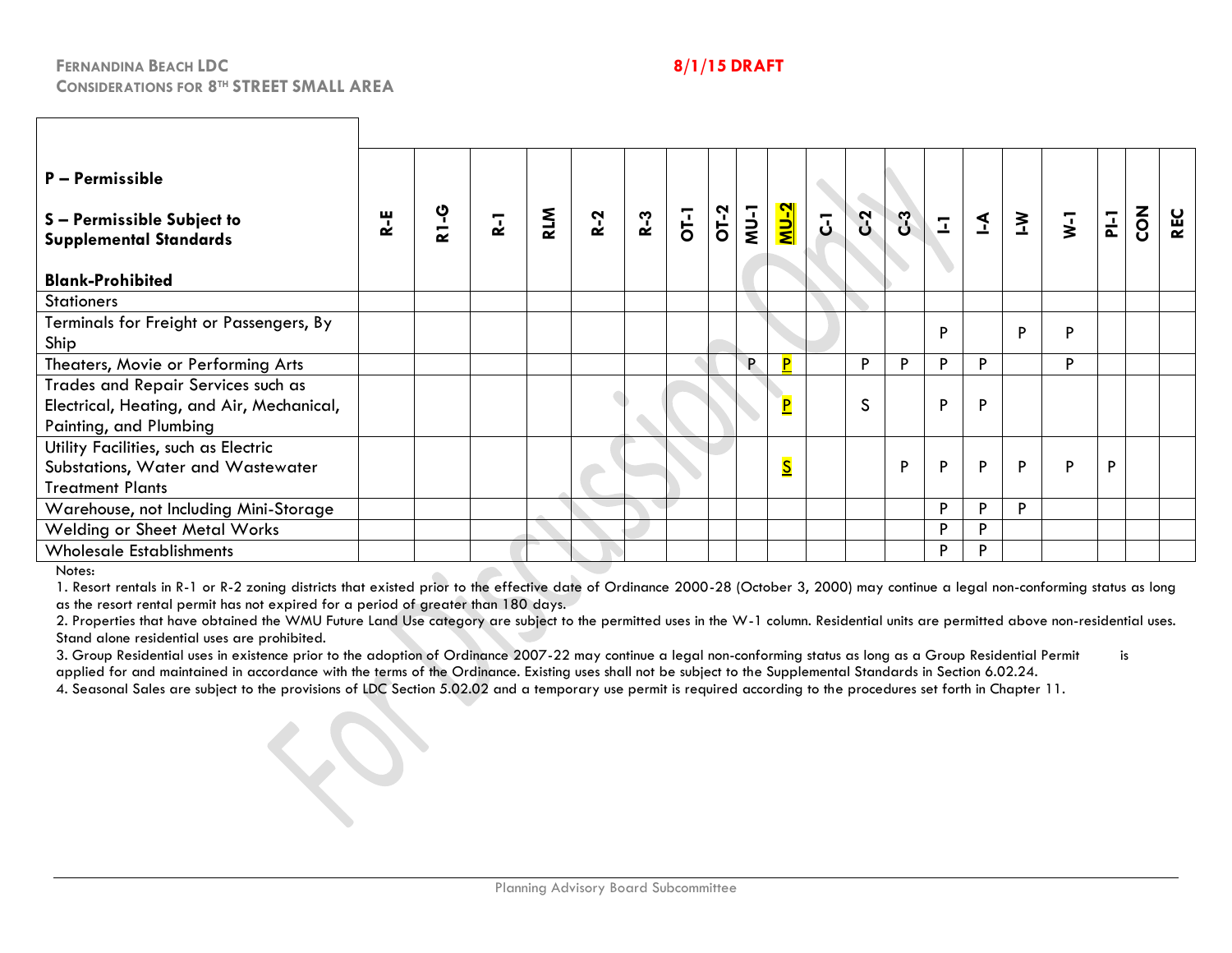**2.03.03 Table of Accessory Uses** 

(See Section 5.01.01 for standards pertaining to accessory uses.)

Table 2.03.03 lists permissible accessory uses in each zoning district. The letter "P" indicates that the identified use is permissible as an accessory use, but not as a principal use. Principal uses are identified in Table 2.03.02.

## **Table 2.03.03. Table of Accessory Uses**

| P - Permissible Accessory Use                                                                                                                                                                                                                                                                                            |                              |
|--------------------------------------------------------------------------------------------------------------------------------------------------------------------------------------------------------------------------------------------------------------------------------------------------------------------------|------------------------------|
|                                                                                                                                                                                                                                                                                                                          |                              |
| <u> 2-UM</u><br><b>2-13</b><br>OT-2<br>$NU-1$<br><b>RLM</b><br>$\overline{O}$<br>S - Permissible Subject to<br>$\overline{\mathbf{y}}$<br>$R-3$<br>C <sub>2</sub><br>$R-2$<br>$\overline{P}$<br>$\mathbf{k}$<br>ပိ<br>$\sum$<br>$\overline{J}$<br>$\mathbf{I}$<br>$R-1$<br>$\mathbf{I}$<br><b>Supplemental Standards</b> | $\overline{a}$<br><b>REC</b> |
| <b>Blank - Prohibited</b>                                                                                                                                                                                                                                                                                                |                              |
| <b>Accessory Land Uses:</b>                                                                                                                                                                                                                                                                                              |                              |
| $\overline{\mathbf{P}}$<br>P<br>P<br>P<br>Home Occupation<br>P<br>P.<br>P.<br>P<br>Þ<br>P.                                                                                                                                                                                                                               |                              |
| <b>Accessory Dwelling - Detached</b><br>$\overline{\mathsf{P}}$<br>P<br>P<br>P<br>P<br>P<br>P<br>P<br>P<br>Þ<br><b>Building</b>                                                                                                                                                                                          |                              |
| Þ<br><b>Agricultural Support Buildings</b>                                                                                                                                                                                                                                                                               |                              |
| S<br>$\mathsf{S}$<br>$\mathsf{S}$<br>$\mathsf{S}$<br>Cremation Facility *Note 2                                                                                                                                                                                                                                          |                              |
| P<br>P<br>P<br>P<br>P<br>P.<br>P<br>Detached Garage or Carport<br>Þ<br>$\mathsf{P}$<br>P                                                                                                                                                                                                                                 |                              |
| P<br>P<br>P.<br><b>Docks and Other Waterfront Structures</b><br>P<br>D<br>D<br>P<br>D<br>Þ<br>P<br>P<br>P<br>P                                                                                                                                                                                                           | D<br>P                       |
| D<br>D<br>P<br>P<br>Þ<br>P<br>P<br>P<br>D<br>P<br>P<br>Dumpsters                                                                                                                                                                                                                                                         | Þ                            |
| P<br>P<br>P.<br><b>P</b><br>Þ<br>P<br>Fences<br>P<br>P<br>P<br>P<br>P<br>P<br>P<br>P<br>P<br>P<br>Þ<br>Þ                                                                                                                                                                                                                 | P<br>P                       |
| Outside Storage - Agricultural<br>P<br>P<br>P<br>P<br><b>Equipment and Materials</b>                                                                                                                                                                                                                                     |                              |
| Outside Storage - Equipment,<br>P<br>P<br>P<br>P<br>P<br>Note<br>Machinery, and Materials                                                                                                                                                                                                                                |                              |
| D<br>Satellite Dish Antenna<br>P<br>P<br>P<br>P<br>P<br>P<br>P<br>P<br>P<br>P<br>P<br>P<br>P<br>P<br>P.<br>P<br>P                                                                                                                                                                                                        |                              |
| Storage Buildings, Sheds, Utility<br>P<br>P<br>P<br>P<br>P<br>P<br>P<br>P<br>P<br>P<br>D<br>P<br>Þ<br>P<br>P<br>P<br>Þ<br>P<br><b>Buildings, and Greenhouses</b>                                                                                                                                                         | Þ<br>Þ                       |
| <b>Swimming Pool</b><br>P<br>P<br>P<br>P<br>P<br>P<br>P<br>P<br>P<br>P<br>P<br>P<br>P<br>P<br>P                                                                                                                                                                                                                          | P                            |

Notes: 1. As to the Rayonier and Smurfit Stone properties, permitted yard storage shall include process by-products and new or used process parts for use in or sale of by the mill".

2. Cremation Facilities shall be subject to the supplemental standards provided in Section 6.02.26